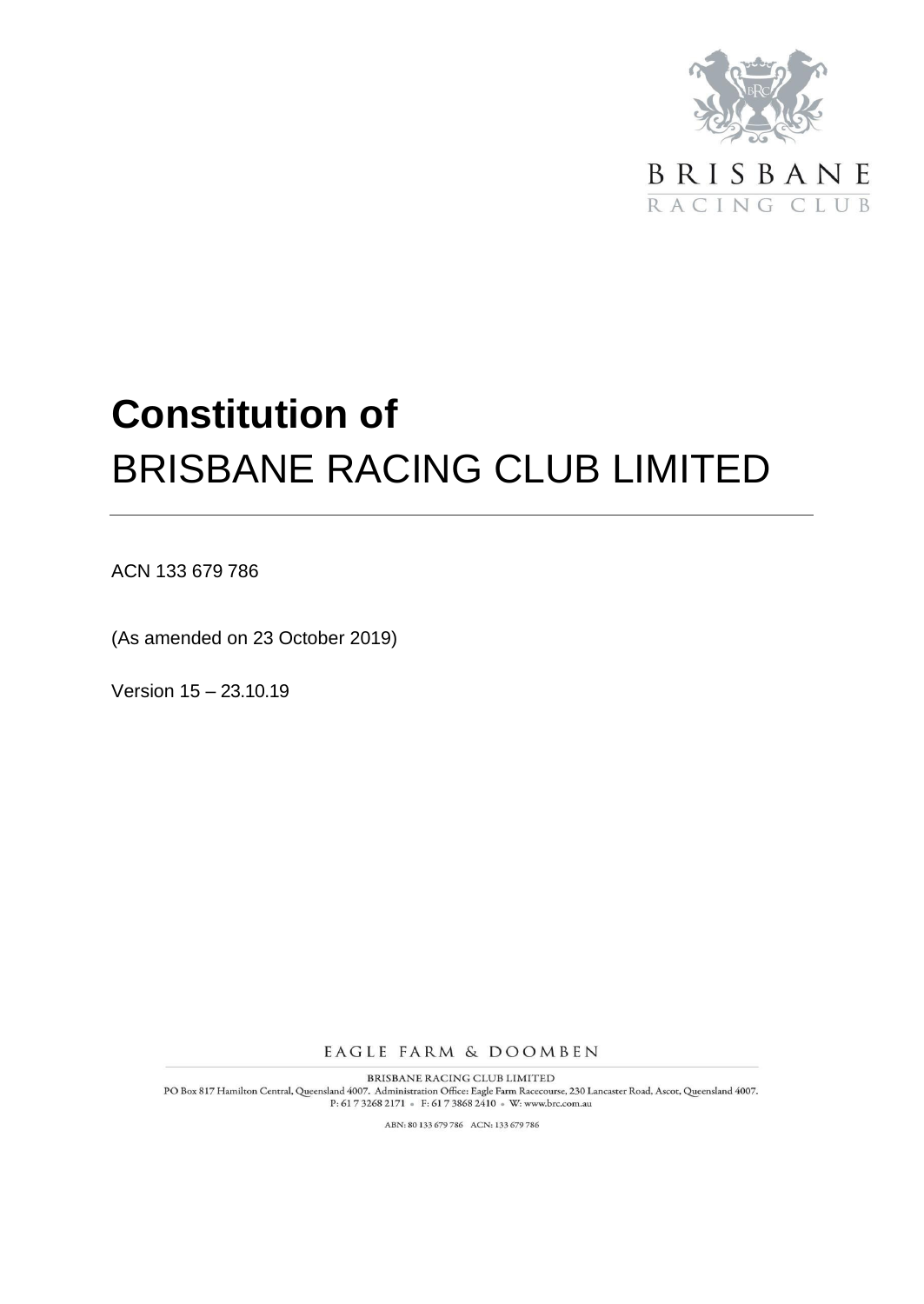# **TABLE OF CONTENTS**

| $\mathbf{1}$ . |                                                             |
|----------------|-------------------------------------------------------------|
| 2.             |                                                             |
| 3.             |                                                             |
| $\mathbf{4}$   |                                                             |
| 5.             |                                                             |
| 6.             |                                                             |
| 7.             |                                                             |
| 8.             |                                                             |
| 9.             |                                                             |
| 10.            |                                                             |
| 11.            |                                                             |
| 12.            |                                                             |
| 13.            |                                                             |
| 14.            | PROCEEDINGS OF THE BOARD AND APPOINTMENT OF CHAIRPERSON  13 |
| 15.            |                                                             |
| 16.            |                                                             |
| 17.            |                                                             |
| 18.            |                                                             |
| 19.            |                                                             |
| 20.            |                                                             |
| 21.            |                                                             |
| 22.            |                                                             |
| 23.            |                                                             |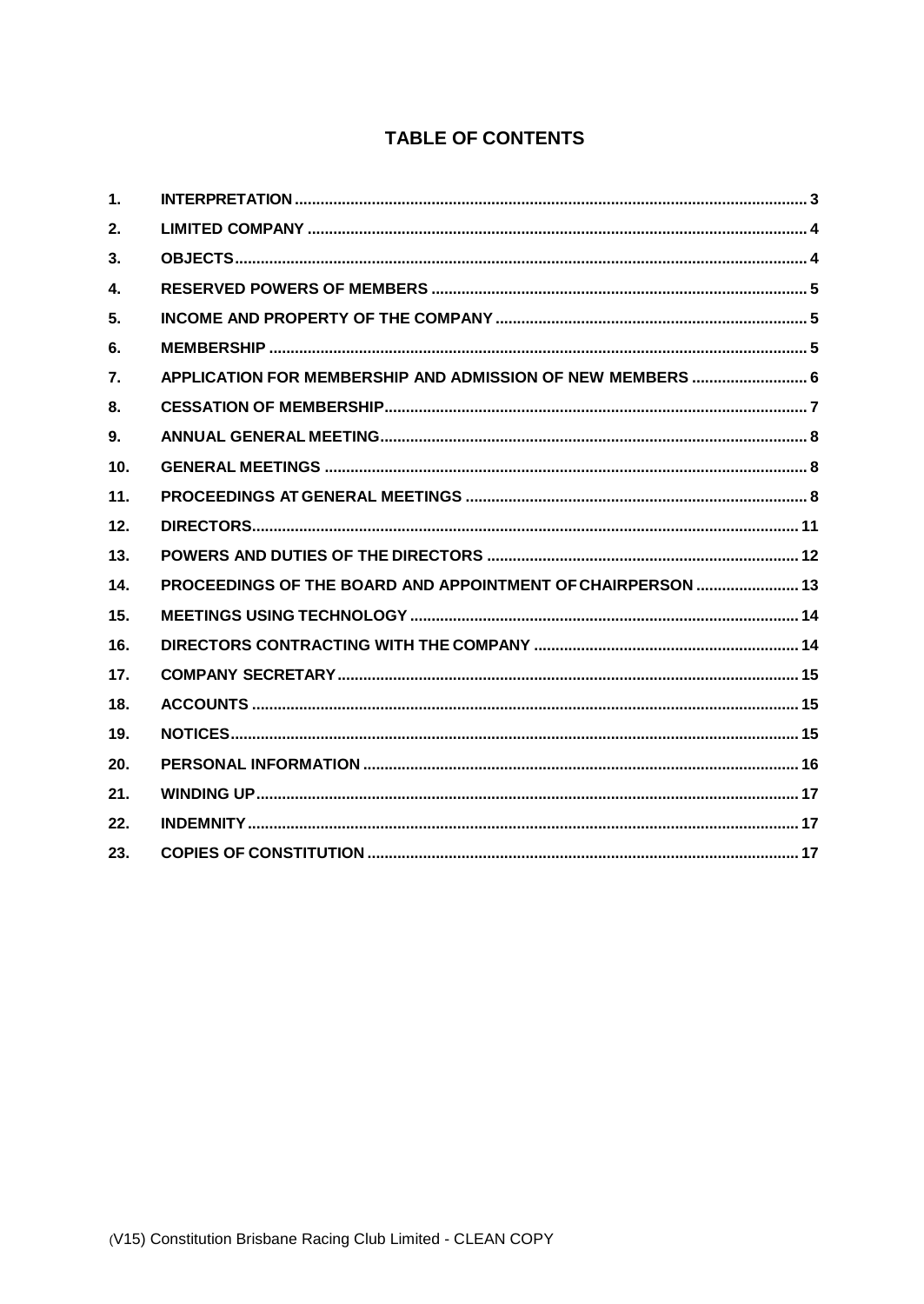#### *Corporations Act 2001*

A Company Limited by Guarantee and not having a ShareCapital

# **CONSTITUTION OF**

# **BRISBANE RACING CLUB LIMITED**

# <span id="page-2-0"></span>**1. INTERPRETATION**

1.1 In this Constitution:

**Annual General Meeting** means the general meeting held each year as required by the Corporations Act and this Constitution;

**Arrears** means any fees payable to the Company which are not paid by the due date for payment as shown on the invoice;

**By-Laws** means any By-laws of the Company for the time being in force;

**Company** means *Brisbane Racing Club Limited*;

**Corporations Act** means the *Corporations Act*2001;

**Doomben Racecourse** means that part of the land and improvements of the Company known as Doomben Racecourse located in Brisbane, Queensland and determined by the Board to be essential for the conduct of race meetings by the Company at that venue;

**Directors** or **Board of Directors** or **the Board** means the Directors of the Company;

**Eagle Farm Racecourse** means that part of the land and improvements of the Company known as Eagle Farm Racecourse located in Brisbane, Queensland and determined by the Board to be essential for the conduct of race meetings by the Company at that venue;

**Full Member** means a person who obtains membership of the Company pursuant to clause [6.8;](#page-5-1)

**Licensed Animal** means a licensed animal pursuant to the *Racing Act 2002* (Qld) or animal licensed pursuant to equivalent legislation in another jurisdiction relating to thoroughbred, harness or greyhound racing.

**Member** means a member of the Company in whatever category of membership as determined by the Board from time to time;

**Membership** means the status of being a Member;

**Membership Year** has the meaning given to that phrase in clause [6.11;](#page-5-2)

**Owner** means an owner of a Licensed Animal.

**Predecessor Club means** either Brisbane Turf Club Limited ACN 094 664 507 or Queensland Turf Club Ltd ACN 079 598 235;

**Secretary** means the Company Secretary of the Company; and.

**Statutory Control Body** means a control body as defined in the *Racing Act 2002* (Qld).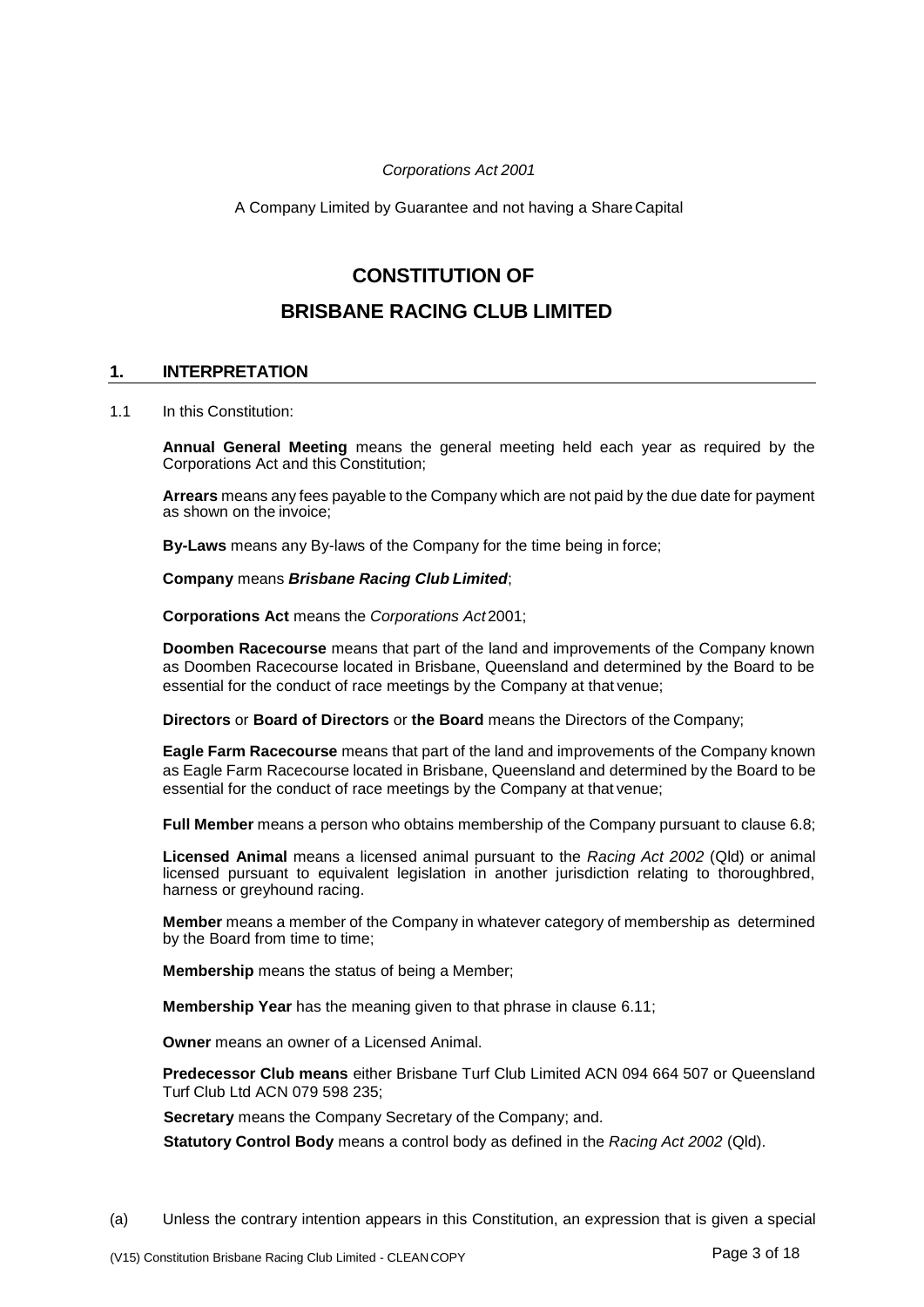meaning for the purposes of any part of the Corporations Act has that same meaning when used in this Constitution.

- (b) Words importing the singular include the plural (and vice versa) and words denoting a gender include all other genders and "a person" includes an individual, the estate of an individual, a corporation, an authority, an association or joint venture (whether incorporated or unincorporated), a partnership and a trust.
- (c) Clause headings are inserted for convenience only and are not to be used in interpreting this Constitution.
- (d) Reference to legislation or to any provision of any legislation include any modification or reenactment or any legislative provision substituted for it, and all regulations and subordinate legislation and statutory instruments issued under such legislation.
- (e) The chairperson may be referred to as chairman or chairperson.
- (f) The terms "Company" and "Club" can be used interchangeably.
- (g) A reference to something being "written" or "in writing" includes that thing being represented or reproduced in any mode in a visible form.
- (h) A notice or document required by this Constitution to be signed may be authenticated by any other manner permitted by the *Corporations Act*, any law or any other means specified as being reasonably reliable by the By-laws.
- (i) A reference to a "copy" includes a reference to any reprographic reproduction (including a scanned image).

#### <span id="page-3-0"></span>**2. LIMITED COMPANY**

- 2.1 The liability of the Members is limited by guarantee.
- 2.2 The name of the Company is *BRISBANE RACING CLUB LIMITED*.
- 2.3 The registered office of the Company will be as the Board of Directors determines from time to time.
- 2.4 Every Member undertakes to contribute to the assets of the Company to a maximum of \$10 if the Company is wound up while they are a Member or within one year after ceasing to be a Member, for payment of the liabilities of the Company contracted before ceasing to be a Member.

# <span id="page-3-1"></span>**3. OBJECTS**

- <span id="page-3-2"></span>3.1 The Company has been established for the encouragement, promotion and development of thoroughbred horse racing and other incidental related purposes, and to carry on any other activity which directly or indirectly enhances or furthers the interests of thoroughbred horse racing.
- 3.2 The Company may undertake such other activities not inconsistent with the objectives set out in clause [3.1](#page-3-2) to enhance, promote or protect the interests of the Company.
- 3.3 To promote and develop the Eagle Farm Racecourse and Doomben Racecourse as well as any other racecourses owned or operated by the Company from time to time as premier racing facilities and event centres.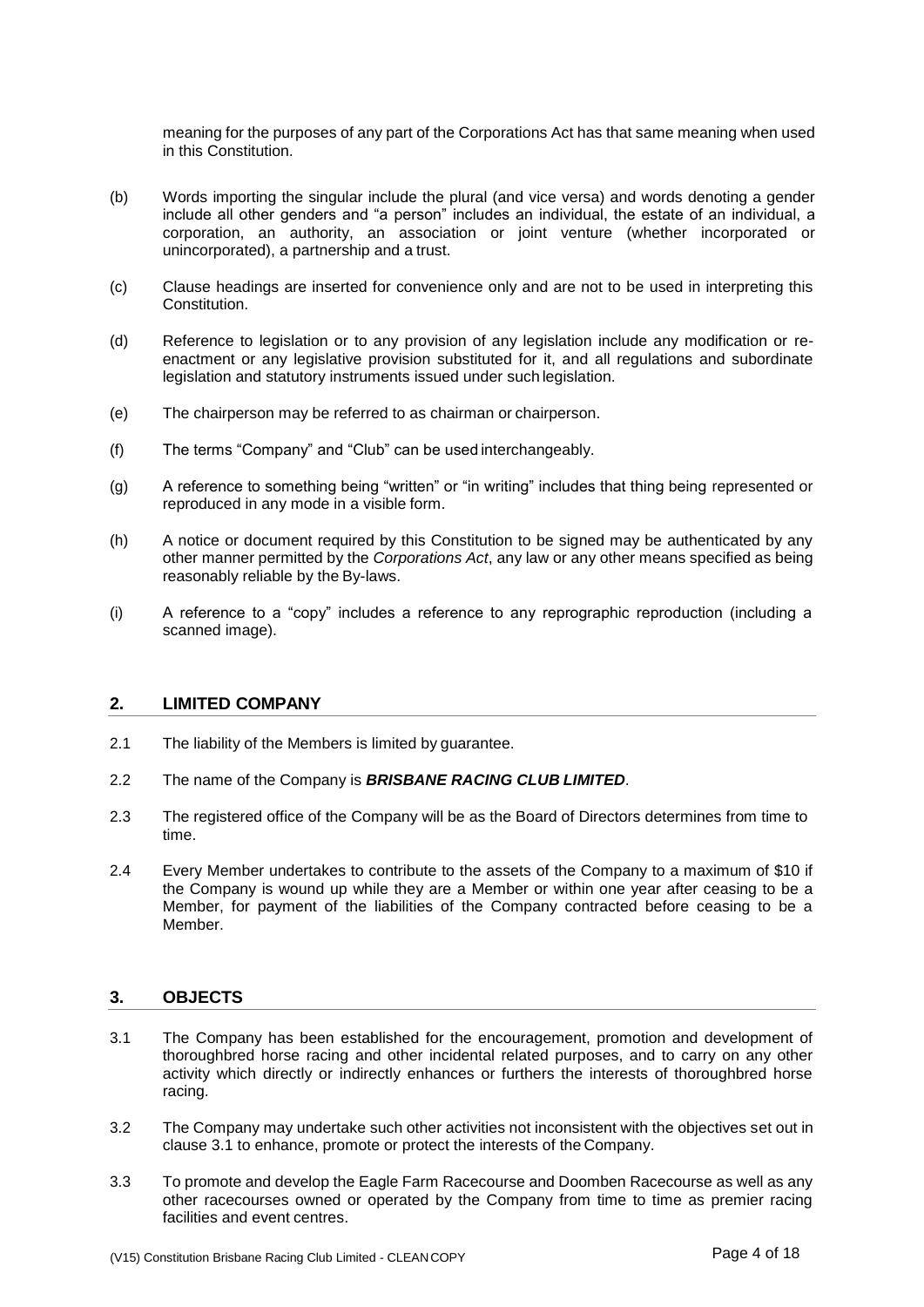# <span id="page-4-0"></span>**4. RESERVED POWERS OF MEMBERS**

- <span id="page-4-3"></span>4.1 The Company may not carry out the sale or disposal or transfer of any part or the whole of the legal or equitable interest in the Doomben Racecourse or the Eagle Farm Racecourse or any legal interest or equitable interest in the Company without the approval of the Company in general meeting. Any approval in favour of a proposal requires not less then 75 percent plus one vote of all Members eligible to vote in favour of the motion.
- 4.2 Subject to clause [4.1,](#page-4-3) the Company may sell or dispose of its other real estate, property and assets for the promotion of the objects of the Company.

# <span id="page-4-1"></span>**5. INCOME AND PROPERTY OF THE COMPANY**

- 5.1 The income and property of the Company from whatever source derived will be applied solely towards the promotion of the objects of the Company as set forth in this Constitution and no portion of it must be paid or transferred directly or indirectly by way of dividend or bonus or otherwise by way of profit to the persons who at any time are or have been Members of the Company or to any person claiming through any of them provided that nothing will prevent the payment:
	- (a) in good faith of remuneration to any director or servant who is a Member of the Company in return for any services actually rendered to the Company;
	- (b) of fees and charges by the Company in good faith to any Member of the Company or any firm, partnership or company in which a Member may be a partner, director or shareholder in return for any professional or other services actually rendered or goods supplied to the Company;
	- (c) of interest, not exceeding the commercial rate, on money borrowed from or lawfully due to any Member of an affiliated body;
	- (d) by the Company of any rent or any licence or occupation fee payable by the Company in relation to any property or premises demised or let to the Company or to which the Company may have access or licence at such rent, licence or occupation fee as the Company in its discretion may decide to be fair and reasonable in the circumstances;
	- (e) by the Company in good faith of allowance and travelling expenses which the Company in its discretion may decide is fair and reasonable in normal circumstances to any Member of the Company representing the Company; and
	- (f) by the Company of prize money, stakes and trophies to any Member of the Company who has an interest in a racehorse which may win or be entitled to prize money, stakes or trophies as a consequence of such racehorse participating in a race meeting conducted by the Company.

# <span id="page-4-2"></span>**6. MEMBERSHIP**

- 6.1 Subject to clauses [6.8](#page-5-1) and [6.9,](#page-5-3) the Board may determine and admit different classes of Members, and subject to this Constitution, the qualification, rights, privileges and obligations of the respective classes of Members are as determined by the Board from time to time.
- 6.2 The Members of the Company are those persons whose names are recorded on the Members' Register kept by the Secretary.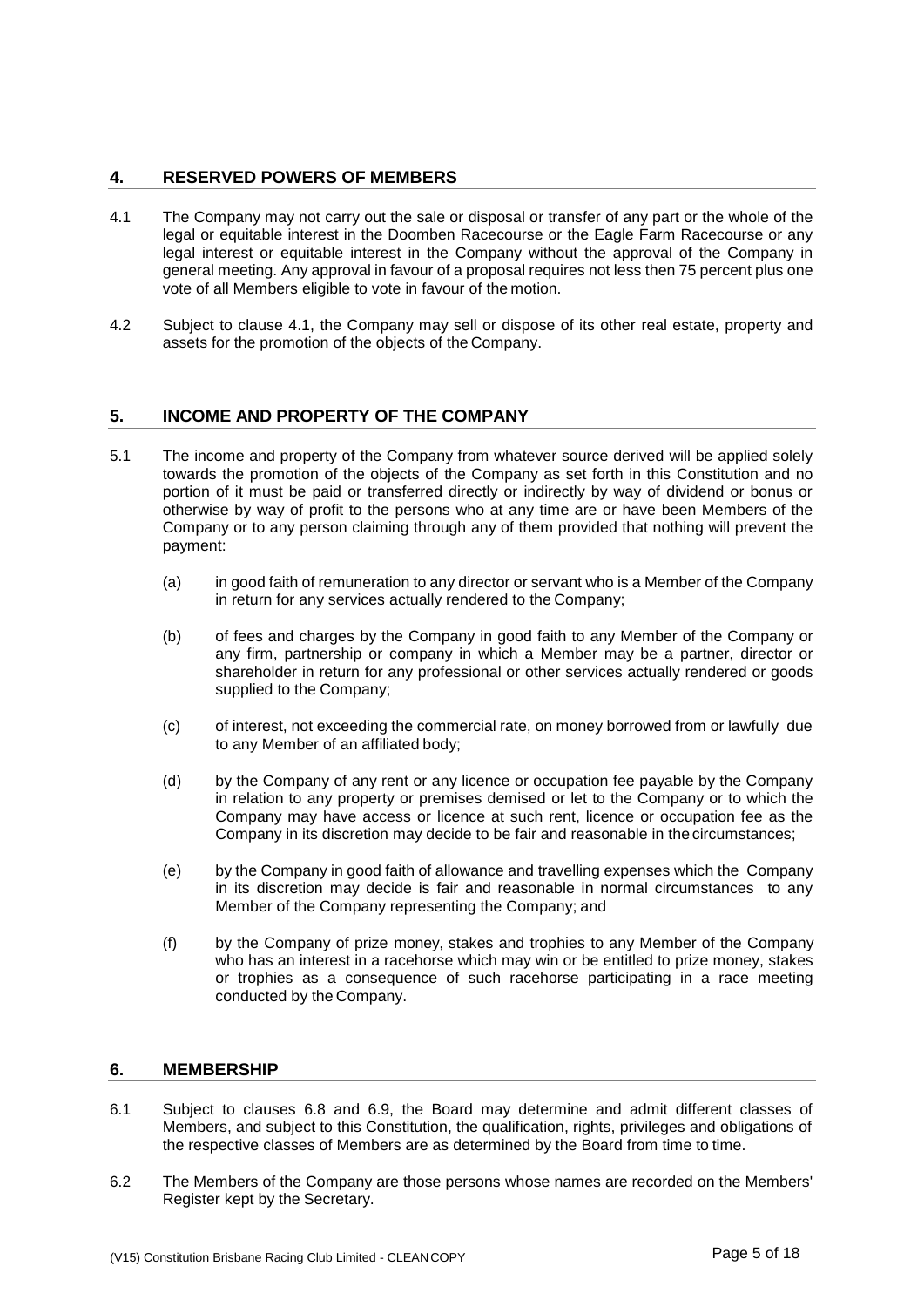- 6.3 Members must inform the Secretary in writing (including without limitation by electronic mail) of their address for correspondence and of any subsequent change in their address.
- 6.4 For the purpose of determining the length of a Member's Membership of the Company it is not possible for a Member to have been a member of the Company prior to the date of incorporation of the Company, but it shall be deemed for the purpose of recognition and seniority that where a Member was a member of a Predecessor Club prior to becoming a Member of the Company, that Member shall have been deemed to be a Member of the Company from the date of commencement of the earlier of their membership of a Predecessor Club.
- 6.5 Subject to clauses [6.8](#page-5-1) and [6.9,](#page-5-3) the Board shall have the power, authority and discretion to determine thefollowing:
	- (a) the classes of Membership;
	- (b) the fees charged for Membership; and
	- (c) the benefits and privileges of Members (and their guests).
- 6.6 The fees, benefits and privileges may differ between the classes of membership.
- 6.7 The Board may waive any fee payable by a Full Member if that person has been a Full Member for a continuous period of 35 Membership Years or more (or such shorter period as determined by the Board in its discretion).
- <span id="page-5-1"></span>6.8 Full Members shall be those persons having attained the age of eighteen (18) years, admitted to membership of the Company whose membership rights include the right to receive notices of general meetings, vote at general meetings and be eligible to be elected as a Director of the Company.
- <span id="page-5-3"></span>6.9 Notwithstanding anything in this Constitution to the contrary, no Member shall be entitled to receive notices of general meetings, vote at general meetings or be eligible to be elected as a Director of the Company other than a Full Member.
- 6.10 Member passes:
	- (a) are not transferable from one Member to another Member or a person applying to become a Member; and
	- (b) must not be used by any person other than the Member to whom the Member pass has been issued.
- <span id="page-5-2"></span>6.11 Each membership year begins on the 1st of August and ends on the 31st of July of the subsequent year (**Membership Year**).

#### <span id="page-5-0"></span>**7. APPLICATION FOR MEMBERSHIP AND ADMISSION OF NEW MEMBERS**

- 7.1 All applicants for Membership must be a fit and proper person to be a Member of the Company, and the Board shall determine the process by which an applicant shall satisfy the Board that they are a fit and proper person.
- 7.2 The application must be in a form determined by the Board from time to time.
- 7.3 When a candidate has been admitted, notice to that effect will be sent to the candidate by the Secretary with a request to remit the appropriate entrance fee (if any) and the first subscription.
- 7.4 When an admitted candidate has paid the entrance fee (if any) and first subscription, that person will become a Member of the Company and be entitled to all of its benefits and privileges of the membership category, and will be bound by the Constitution of the Company.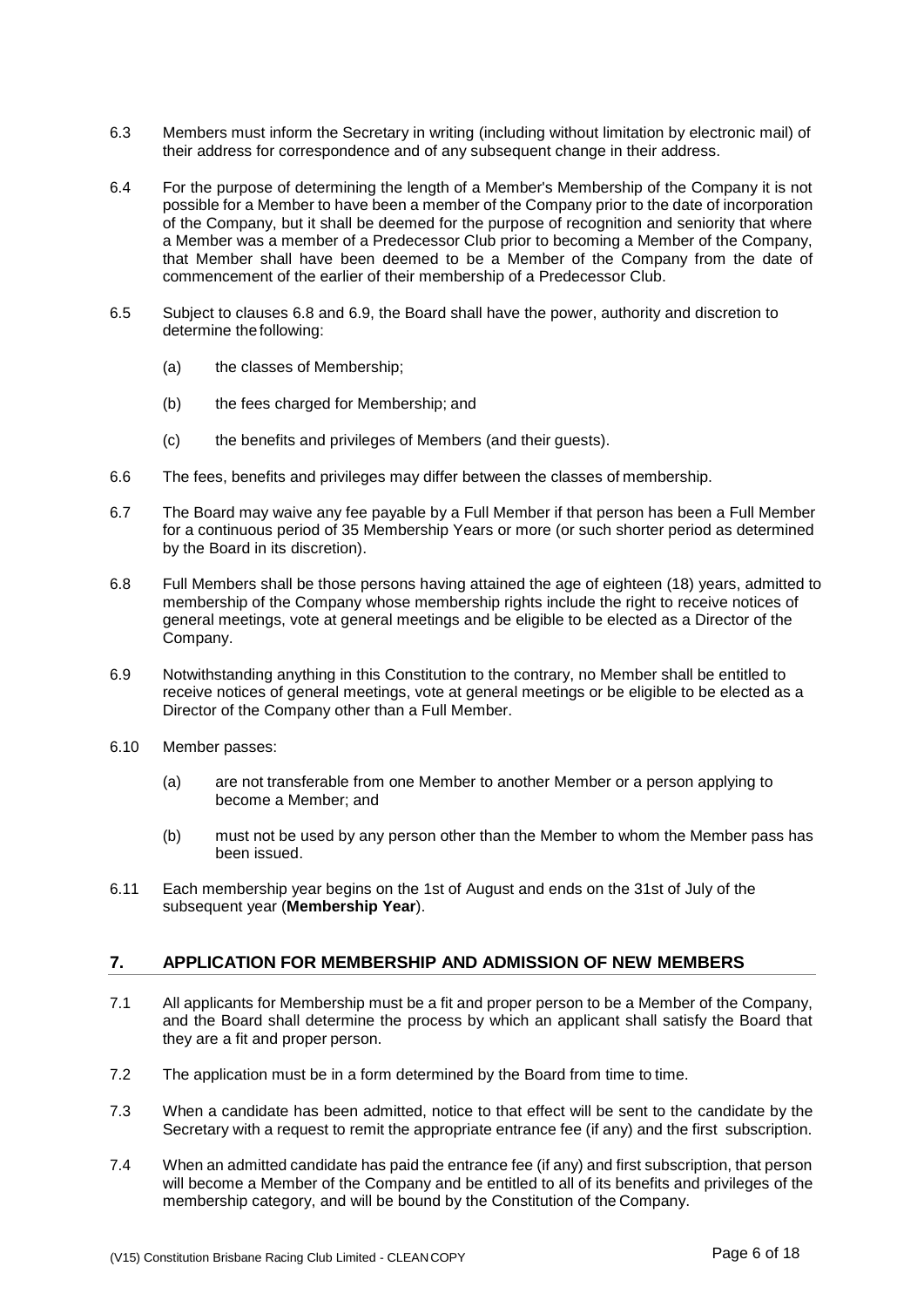- 7.5 Every candidate for Membership must, within one month after admission, pay the entrance fee (if any) and the subscription for the year current in relation to such Membership, otherwise their admission will be void unless the candidate justifies the delay in payment to the satisfaction of the Board in its discretion.
- 7.6 The Secretary must submit each Membership application to the next meeting of the Board or as directed by the Board from time to time.
- 7.7 If a Membership application is refused, the Secretary must notify the applicant in writing. The Board is not required to give any reason for accepting or rejecting any application for Membership.

# <span id="page-6-0"></span>**8. CESSATION OF MEMBERSHIP**

- 8.1 A person ceases to be a Member of the Company if the Member:
	- (a) gives notice in writing to the Secretary resigning as a Member;
	- (b) becomes subject to any form of insolvency administration (including bankruptcy, liquidation and receivership); or
	- (c) dies; or
	- (d) is expelled as a Member in accordance with this clause [8.](#page-6-0)
- 8.2 The date of resignation of a Member is the date on which the written notice of resignation is received by the Secretary.
- 8.3 Subject to this clause [8,](#page-6-0) the Board has power to expel a Member or suspend their Membership if the Member:
	- (a) is found guilty of a criminal offence;
	- (b) in the opinion of the Board, acts out of self interest while performing any official duties for the Company;
	- (c) is found guilty of a corrupt practice under the Rules of Racing;
	- (d) refuses or neglects to comply with the provisions of the Constitution or of any By-Law of the Company;
	- (e) is guilty of any conduct which, in the opinion of the Board, is prejudicial to the interests of the Company or its Members;
	- (f) has in the opinion of the Board, been guilty of any grossly improper conduct or riotous behaviour at any race meeting or other meeting of the Company;
	- (g) fails to pay any fine imposed on the Member by the Company; or
	- (h) fails to pay any monies which the Member has contracted or is liable to pay to the Company (including without limitation fees for Membership).
- 8.4 The Board shall make disciplinary by-laws to deal with the process of expelling or suspending a Member and the application of natural justice.
- 8.5 If any Member fails to pay the annual subscription for Membership before the 1st of September of the then current Membership Year, that person will cease to be a Member of the Company and the Secretary shall promptly cause their name to be removed from the Members' Register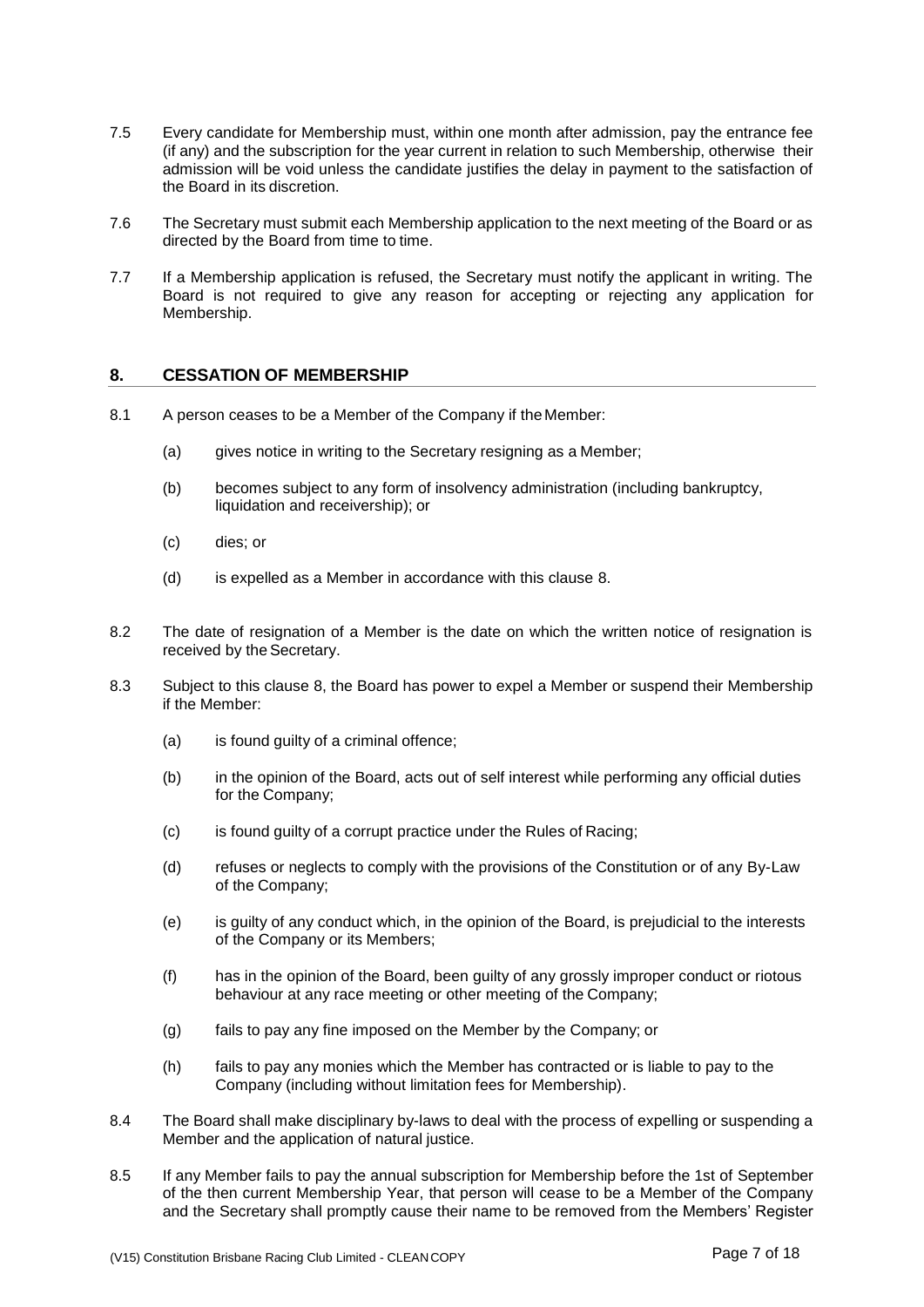provided that, if that person provides to the Board the reason for their failure to pay the annual subscription, which the Board in its discretion deems satisfactory, the Board may, on payment by that person of the amount due, reinstate that person's name on the list of Members in the Members' Register.

8.6 No Member may vote or enjoy any of the privileges of a Member during the time that the Member's subscription is in Arrears or during any period of suspension or expulsion applicable to their Membership.

## <span id="page-7-0"></span>**9. ANNUAL GENERAL MEETING**

9.1 The Annual General Meeting must be held each year no later than five months after the end of the previous Financial Year.

#### <span id="page-7-1"></span>**10. GENERAL MEETINGS**

- 10.1 A general meeting may be convened by the Board at any time.
- 10.2 A general meeting must be convened within two calendar months of the Company receiving a requisition in writing from Members entitled to exercise at least 5% of the votes that may be cast at a general meeting.
- 10.3 Subject to the provisions of the Corporations Act relating to Special Resolutions, at least 21 days' notice in writing or to the electronic mail address nominated by the member of a general meeting must be given to all Members who are entitled to receive the notice.
- 10.4 A notice of a general meeting must contain all information required by the Corporations Act, including:
	- (a) the place, the day and the hour of the meeting; and
	- (b) the general nature of the business to be transacted at the meeting.
- 10.5 The non-receipt of a notice convening a general meeting by, or the accidental omission to give notice to, any person entitled to receive notice does not invalidate the proceedings at, or any resolution passed at, that meeting.

#### <span id="page-7-2"></span>**11. PROCEEDINGS AT GENERAL MEETINGS**

- 11.1 No business can be transacted at any Annual General Meeting or general meeting unless a quorum of Members is present in person or by proxy, attorney or representative at the time when the meeting is due to commence.
- 11.2 Unless otherwise determined by the Company in general meeting, a quorum is 20 Members present in person and entitled to vote.
- 11.3 If a quorum is not present within half an hour from the time appointed for the meeting, the meeting:
	- (a) if convened upon the requisition of Members, is dissolved; or
	- (b) in any other case, the meeting is adjourned to the same day in the next week at the same time and place, or to such other day, time and place as the chairperson may determine.
- 11.4 If a quorum is not present at the adjourned meeting within half an hour from the time appointed for the meeting, the Members present constitute a quorum.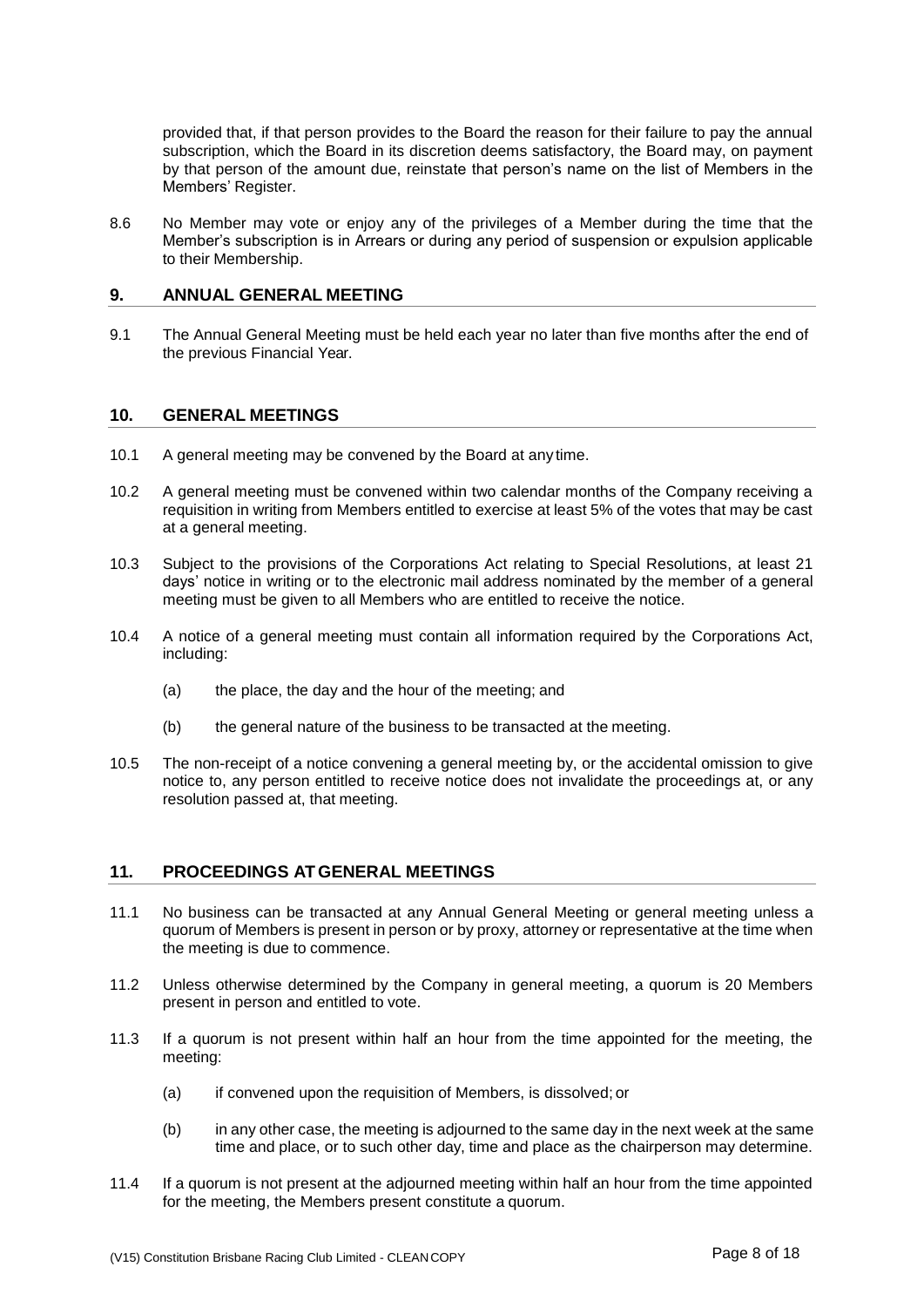- 11.5 The chairperson may, with the consent of the majority of Members present at any meeting at which a quorum is present, adjourn the meeting but no business can be transacted at any adjourned meeting other than the business left unfinished at the meeting from which the adjournment took place.
- 11.6 When a meeting is adjourned for 30 days or more, notice of the adjourned meeting must be given as in the case of an original meeting but it is not otherwise necessary to give notice of an adjournment or the business to be transacted at an adjourned meeting.
- 11.7 At any general meeting of Members a resolution put to the vote of the meeting is decided on a show of hands unless a poll is demanded by the chairperson or as otherwise provided by the *Corporations Act*.
- 11.8 The demand for a poll may be withdrawn.
- 11.9 Before a vote is taken, the chairperson must inform the meeting whether any proxy votes have been received and how the proxy votes are cast.
- 11.10 Unless a poll is demanded, a declaration by the chairperson is conclusive evidence of the result, provided the declaration reflects a show of hands and the proxies received. Neither the chairperson nor the minutes need to state the number or proportion of votes recorded in favour or against.

If a poll is demanded the chairperson will determine how the poll will be taken, and the result of the poll is the resolution of the meeting at which the poll was demanded.

- 11.11 If a poll is demanded on the election of a chairperson or on a question of adjournment, it must be taken immediately.
- 11.12 In the case of an equality of votes, whether on a show of hands or on a poll, the chairperson is entitled to a second or casting vote.
- 11.13 A Member may vote in person or by proxy, attorney or representative and every Member present in person or by proxy, attorney or representative has one vote.
- 11.14 A Member who is of unsound mind or whose person or estate is liable to be dealt with in any way under any legislation relating to mental health may vote, by the Member's committee or trustee or by such other person who has the management of their estate, and the committee, trustee or other person may vote by proxy or attorney.
- 11.15 A Member may only appoint one proxy for a particularmeeting.
- 11.16 A document appointing a proxy:
	- (a) must be in writing; and
	- (b) signed by the appointor or their attorney; or

contain:

- (1) the Member's name;
- (2) the proxy's name or the name of the office held by the proxy; and
- (3) the meetings at which the proxy may be used;
- (c) may direct the manner in which the proxy is to vote in respect of a particular resolution in which case the proxy must vote in accordance with that direction;
- (d) is taken to confer authority to demand or join in demanding a poll; and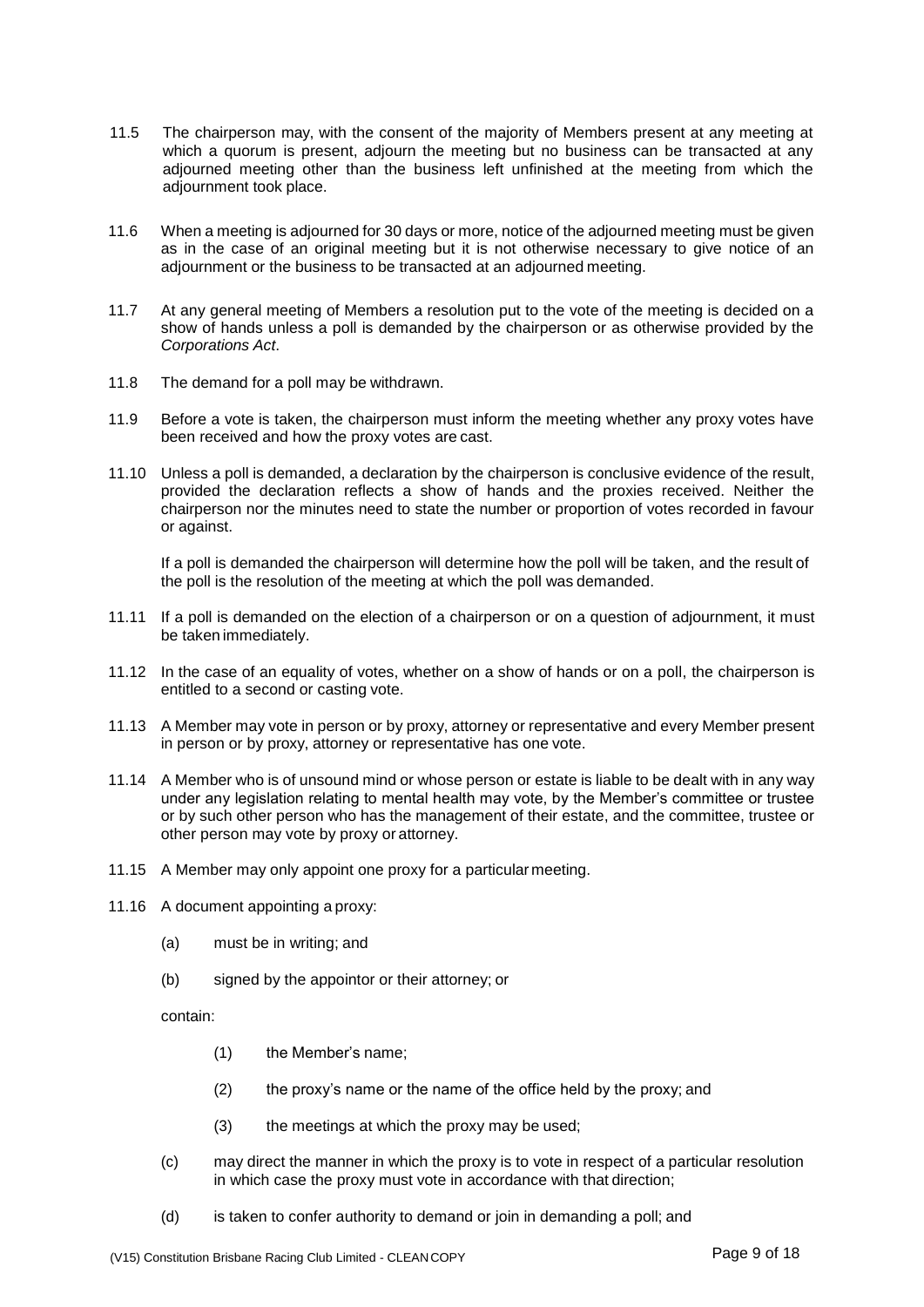(e) must be in the following form or in a form that is as similar to the following form as the circumstances allow:

*Brisbane Racing Club Limited*

| I/we.                                      | ot .                                                                                                                                          |  |
|--------------------------------------------|-----------------------------------------------------------------------------------------------------------------------------------------------|--|
| 20 and at any adjournment of that meeting. | as my/our proxy to vote for me/us on my/our behalf at the *annual general<br>meeting/*general meeting of the Company to be held on the day of |  |

+This form to be used \*in favour of/\*against the resolution.

| Signed this | day of | 20 |
|-------------|--------|----|
|             |        |    |

\*Strike out whichever is not desired +To be inserted if desired.

<span id="page-9-0"></span>11.17 An instrument appointing a proxy is not valid unless the instrument, and the original or certified copy of the power of attorney or other authority under which the instrument is signed, is deposited, not less than 48 hours before the relevant meeting, or, in the case of a poll, not less than 24 hours before the time appointed for the taking of the poll.

The power of attorney or copies must be deposited at the registered office of the Company or any other place specified for that purpose in the notice convening the meeting.

- 11.18 For the purpose of clause [11.17,](#page-9-0) a document is taken to be deposited at the registered office of the Company if a legible, true copy (which may include a scanned image) of a document is received by electronic mail transmission nominated by the Company or on a facsimile machine nominated by the Company and located at the registered office.
- 11.19 A vote given in accordance with the terms of an instrument of proxy or of a power of attorney is valid despite:
	- (a) the previous death or unsoundness of mind of the principal; or
	- (b) the revocation of the instrument (or of the authority under which the instrument was executed) or of the power,

if no intimation in writing of any of those events has been received by the Company before the meeting at which the instrument is used or the power is exercised.

- 11.20 If the Directors have elected one of their number as chairperson of their meetings, that person will preside as chairperson at every general meeting.
- 11.21 Where a general meeting is held and:
	- (a) a chairperson has not been elected;
	- (b) the chairperson is not present within 15 minutes after the time appointed for the holding of the meeting; or
	- (c) is unwilling to act,

the Members present must elect one of their number to be chairperson of the meeting.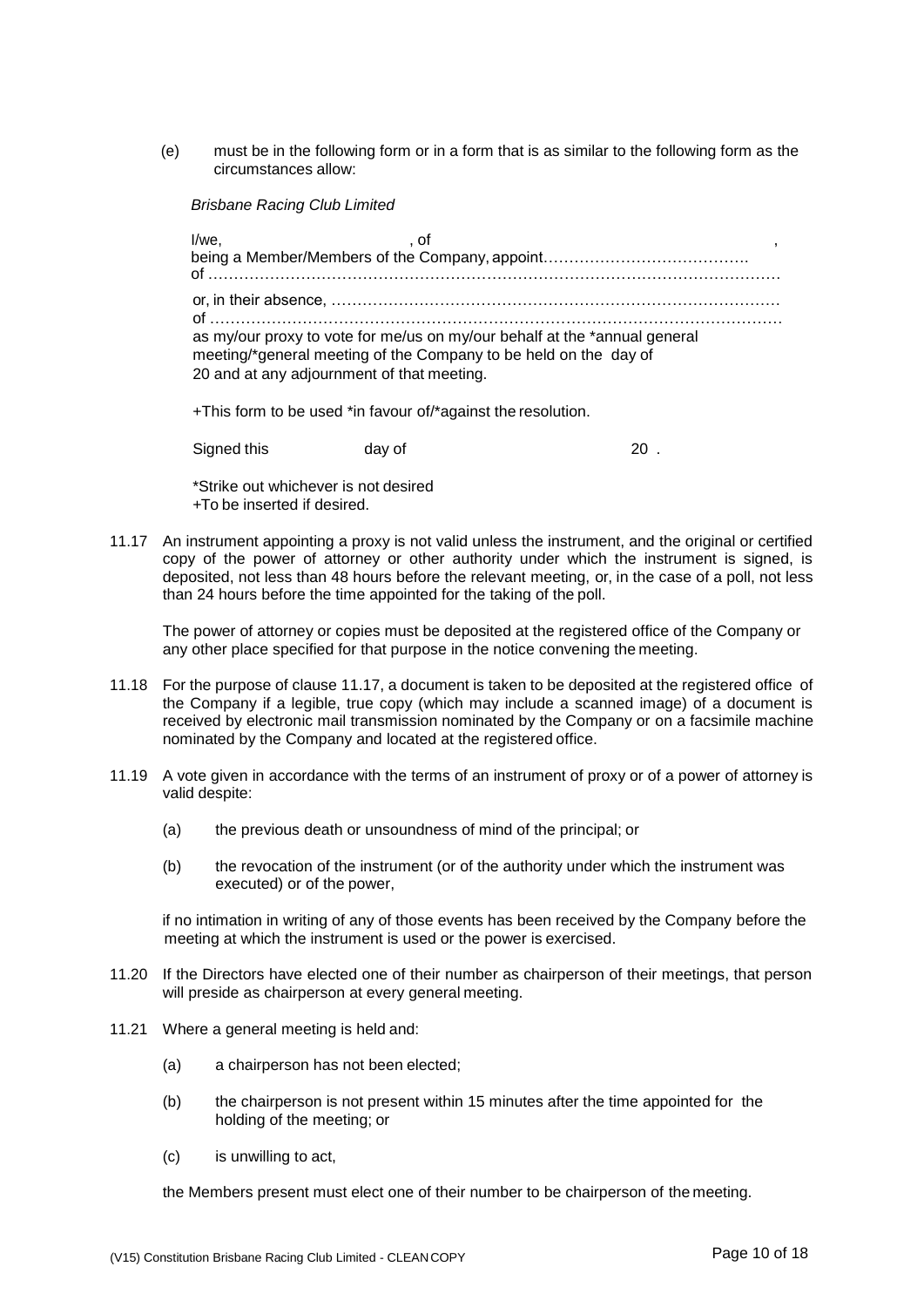# <span id="page-10-0"></span>**12. DIRECTORS**

- 12.1 The Board of Directors will consist of eight (8) Directors.
- 12.2 The CEO will be appointed by the Board.
- 12.3 A person is eligible to be elected as a Director only if the person is:
	- (a) a Member of a category whose benefits include entitlement to vote (**Eligible Category**); and
	- (b) has been a Member of the Eligible Category for the entire duration of the Membership Year which ended immediately before the date on which the election of the person as a Director would be held; and
	- (c) not otherwise ineligible to be elected as a Director under clause [12.4.](#page-10-1)
- <span id="page-10-1"></span>12.4 A person is not eligible to be elected as a Director if that person:
	- (a) is an employee of a race club or racing association;
	- (b) is a Member of the governing body of another race club or eligible industry body;
	- (c) holds a licence, other than that of Owner, issued by a Statutory Control Body or equivalent body in another jurisdiction;
	- (d) is currently, or during the previous 10 years has been, warned off, disqualified or named on the Forfeit List under the Rules of Racing;
	- (e) during the previous 10 years has been convicted in Queensland of an offence that is punishable by imprisonment for 12 months or more, or convicted elsewhere than in Queensland of an offence that, if committed in Queensland, would be an offence so punishable;
	- (f) is an undischarged bankrupt or is taking advantage of the laws in force for the time being relating to bankruptcy; or
	- (g) is a person who has impaired capacity or is of unsound mind as defined in the *Mental Health Act 2016* (Qld).
- 12.5 Directors may be entitled to payment of reasonable Directors' fees as determined by the Board from time to time and approved by the Company at the Annual General Meeting next following the determination. The aggregate Directors' fees, approved by the Company, shall be apportioned between the Directors as the Board may resolve. No payment to Directors shall occur until such time as the payment has been approved by the Company at the Annual General Meeting.
- 12.6 Directors shall be entitled to be paid or reimbursed for their reasonable travelling, accommodation and other expenses incurred when representing the Company in the exercise of their duties as Directors.
- 12.7 All Directors shall be elected by a vote of the Members entitled to vote, in accordance with the election procedure by-law. The election shall be declared at the Annual General Meeting. If a ballot is required this will be conducted by a postal vote.
- 12.8 Subject to clause [12.10](#page-11-1) at each Annual General Meeting at least three (3) Directors shall retire, and those positions will be declared vacant for election. The three (3) that shall retire shall be:
	- (a) first, any Director who has filled a casual vacancy; and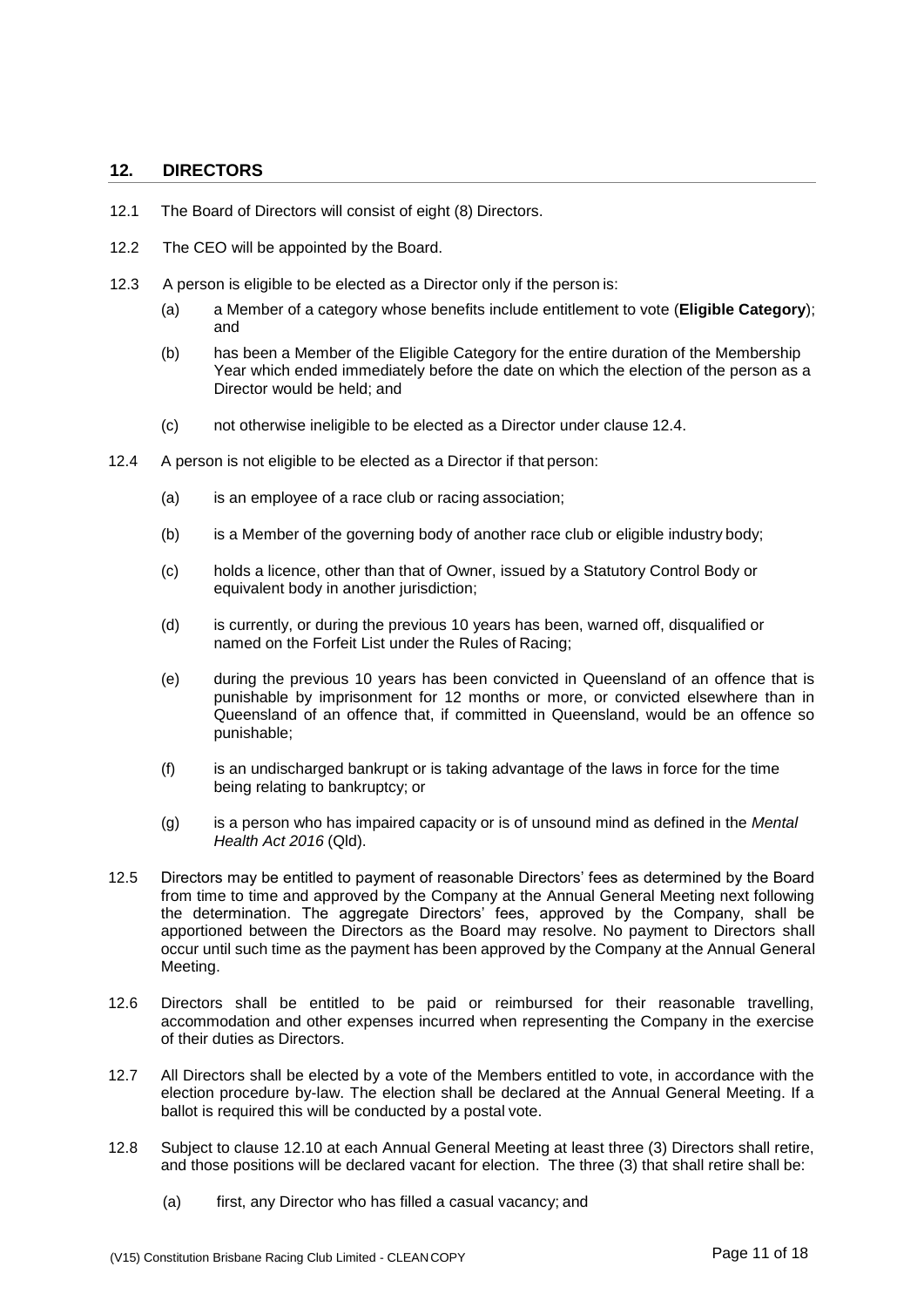- (b) second, those Directors who have served the longest term since they were last elected to the Board and if the period is equal and none of them are prepared to retire, the retiring Director or Directors will be determined by a ballot amongst them.
- 12.9 A Director who retires will be eligible for re-election.
- <span id="page-11-1"></span>12.10 The Directors have the power to appoint an eligible person to the Board for the purposes of filling a casual vacancy. A Director appointed pursuant to this clause shall hold office until the next Annual General Meeting and shall retire at that meeting and be eligible for re-election.
- 12.11 After nominations for election to the Board have closed, the Board may consider the nominations and determine whether to make any recommendations to members in respect of any candidates(s).
- 12.12 The retirement of a Director who retires under this clause will be effective from the close of the relevant Annual General Meeting.
- 12.13 In addition to the circumstances in which the office of a Director may become vacant under the Corporations Act and this Constitution, the office of a Director becomes vacant if the Director:
	- (a) becomes a person who has impaired capacity or is of unsound mind as defined in the *Mental Health Act 20016* (Qld);
	- (b) resigns the office by notice in writing to the Company;
	- (c) has their term of office expire and the Director is not re-elected or re-appointed to the office;
	- (d) is not present personally at meetings of the Board for a continuous period of 3 meetings without leave of absence from the Board;
	- (e) becomes an employee of another race club or racing association;
	- (f) becomes a member of the governing body of another race club;
	- (g) holds a licence, other than that of Owner, issued by a Statutory Control Body or equivalent body in another jurisdiction;;
	- (h) dies;
	- (i) is warned off, disqualified or named on the Forfeit List under the Rules of Racing;
	- (j) is convicted in Queensland of an offence that is punishable by imprisonment for 12 months or more, or convicted elsewhere than in Queensland of an offence that, if committed in Queensland, would be an offence so punishable;
	- (k) becomes bankrupt;
	- (l) is removed from office by the Members in accordance with this Constitution or the provisions of the Corporations Act; or
	- (m) is removed by the Australian Securities and Investments Commission or other authority.

# <span id="page-11-0"></span>**13. POWERS AND DUTIES OF THE DIRECTORS**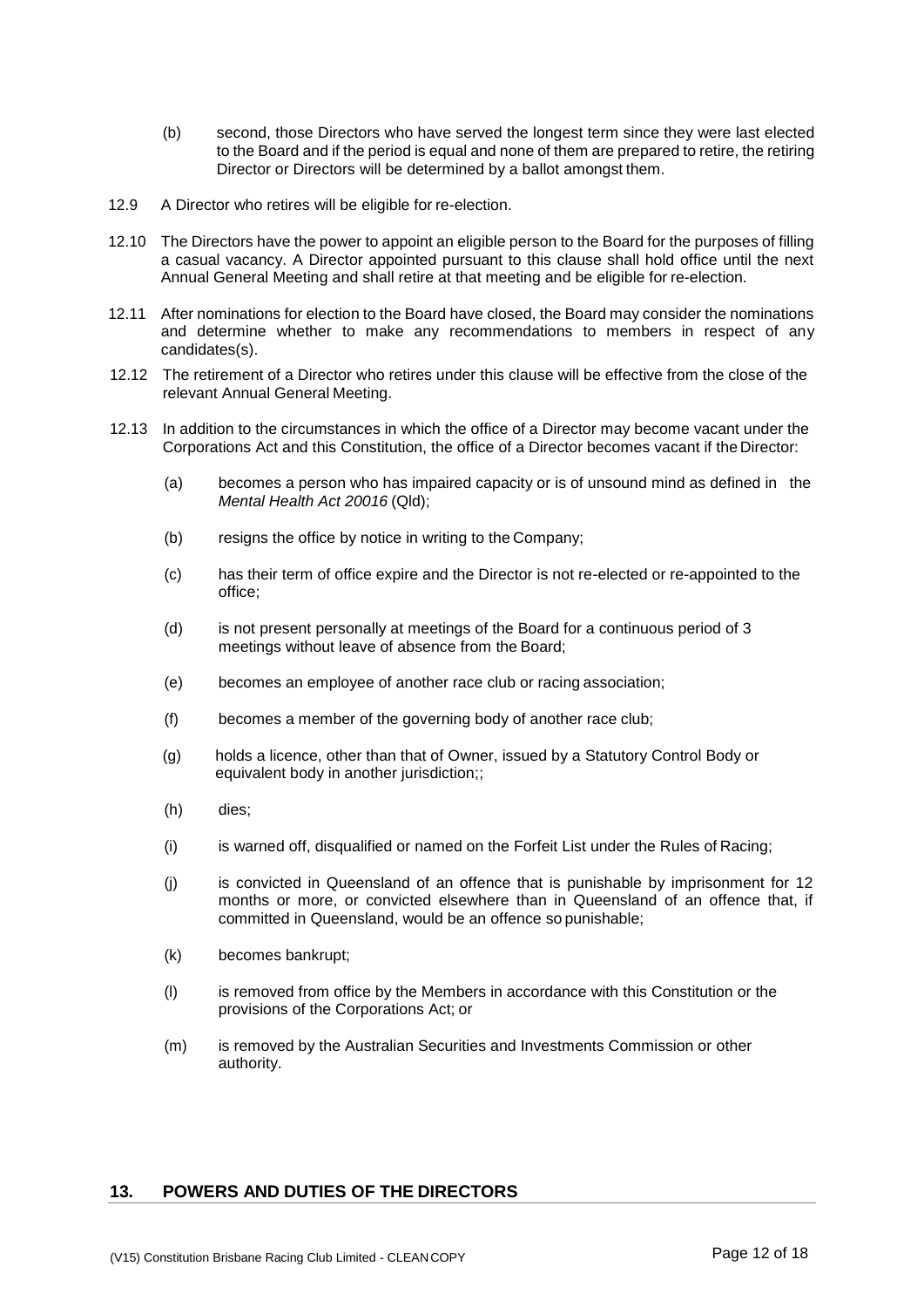- 13.1 The management of the Company is the responsibility of the Board and the Board may exercise all powers of the Company as are not, by the Corporations Act or by this Constitution, required to be exercised by the Company in general meeting.
- 13.2 The Board may make By-Laws that are not inconsistent with this Constitution and the Corporations Act for the general management and running of theCompany.
- 13.3 The Board will permit the holding of such race meetings at any racecourse as it is authorised to do by the control body under the *Racing Act 2002* (Qld).

# <span id="page-12-0"></span>**14. PROCEEDINGS OF THE BOARD AND APPOINTMENT OF CHAIRPERSON**

- 14.1 The Board may meet as it thinks fit but must meet at least ten times per year.
- 14.2 The Secretary must, on the requisition of two Directors, summon a meeting of the Board.
- 14.3 The chairperson will be elected by a majority of Directors.
- 14.4 Where the position of chairperson is vacant due to the chairperson ceasing to be a Director of the Company the remaining Board will elect a Director to fill the position.
- 14.5 Where a meeting of Directors is held and:
	- (a) a chairperson has not been elected; or
	- (b) the chairperson is not present within 15 minutes after the time appointed for the holding of the meeting or is unwilling to act,

the Directors present must elect an alternative chairperson of that meeting.

- 14.6 There will be an office of deputy chairperson. When the chairperson is unavailable or unwilling to act the deputy chairperson will act in the role of chairperson.
- 14.7 Subject to this Constitution, questions arising at any meeting of the Board will be decided by a majority of votes.
- 14.8 In the case of an equality of votes the chairperson is entitled to a second or casting vote.
- 14.9 The quorum necessary for the transaction of the business of the Board is five Directors including the chairperson for the purpose of the meeting (however elected).
- 14.10 The continuing members of the Board may act notwithstanding any vacancy in the Board, but if their number is reduced below the number fixed by or pursuant to this Constitution as the quorum of the Board, the continuing Directors may only act for the purpose of filling a casual vacancy or calling a general meeting.
- 14.11 The Directors may pass a resolution without a Directors' meeting being held if all the Directors entitled to vote on the resolution sign a document containing a statement that they are in favour of the resolution set out in the document or give written confirmation that they are in favour of the resolution set out in the document. Separate copies of a document may be used for signing by Directors if the wording of the resolution and statement are identical in each copy. The resolution is passed when the last Director signs or gives written confirmation.
- 14.12 Subject to the Corporations Act, the Board may delegate any of its powers to one or more subcommittees as the Board thinks fit and the Board may also appoint the chairperson of any subcommittee.
- 14.13 Each sub-committee must keep proper minutes of its meetings and the provisions regulating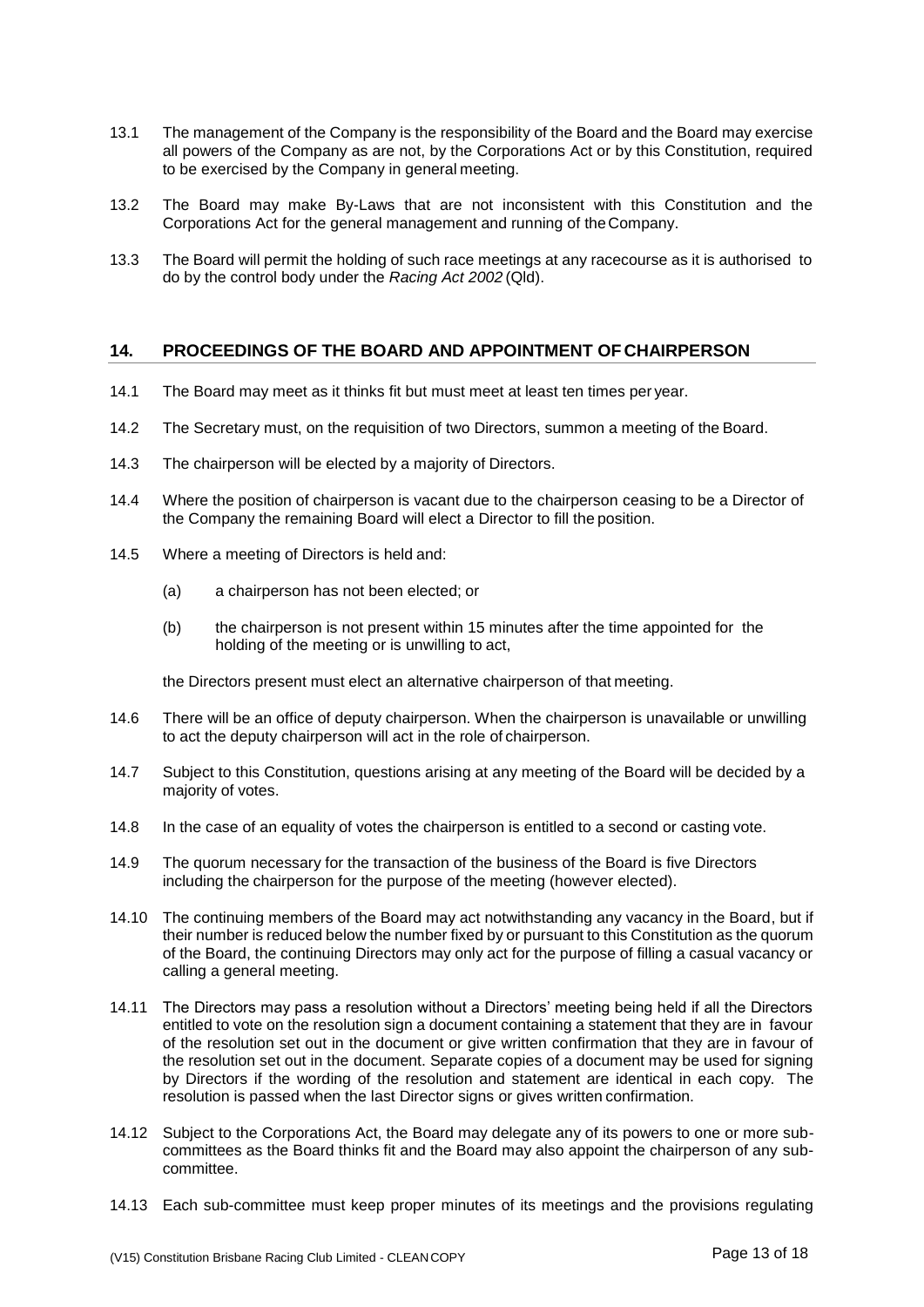proceedings of the Board apply to the proceedings of subcommittees also.

- 14.14 Questions arising at any meeting of sub-committees are determined by a majority of votes of the Members present.
- 14.15 No decision of a sub-committee is binding on the Company unless it is ratified by the Board.
- 14.16 If it is discovered after the event that there was some defect in the appointment of any Director or sub-committee member, or that they were disqualified, anything done by the Board or by the sub-committee or the person acting as a Director or sub-committee member is as valid as if every such person had been duly appointed and was qualified to be a Director or member of the sub-committee.

# <span id="page-13-0"></span>**15. MEETINGS USING TECHNOLOGY**

- <span id="page-13-2"></span>15.1 A Board meeting may be called or held using any technology allowed under the Corporations Act and consented to by all the Directors.
- 15.2 The consent referred to in clause [15.1](#page-13-2) may be a standing one. A Director may only withdraw their consent within a reasonable period before the meeting.

# <span id="page-13-1"></span>**16. DIRECTORS CONTRACTING WITH THE COMPANY**

- 16.1 No Director is disqualified from contracting with the Company.
- 16.2 No contract or arrangement entered into by the Company in which any Director is in any way interested can be avoided because the person has the interest.
- 16.3 A Director who has an interest in any contractual arrangements with the Company is not liable to account to the Company for any profit realised in relation to the contract or arrangement provided the Director has disclosed the nature of their interest at a meeting of the Board.
- 16.4 The declaration must be made at a meeting of the Directors at which the contract or arrangement is determined if the Director's interest then exists, or in any other case at the first meeting of the Directors after the acquisition of the Director's interest.
- 16.5 A general notice that a Director is a member of a specified company or firm and is to be regarded as interested in any subsequent transaction with the company or firm is sufficient disclosure if:
	- (a) the notice states the nature and extent of the interest of the Director in the company or firm; and
	- (b) there has been no material change in the Director's interest in the company or firm when a later transaction is considered by the Board.
- <span id="page-13-3"></span>16.6 A Director who has a material interest in a matter that is being considered at a Directors meeting must not:
	- (a) be present at the meeting while the matter is being considered; nor
	- (b) vote on the matter,

unless the preceding provisions of this clause have been complied with and the other Directors have passed a resolution in accordance with section 195 of the Corporations Act.

16.7 The giving of a general notice under this clause does not entitle a Director to be present or to vote at a meeting in relation to a particular contract unless a resolution of the Board under clause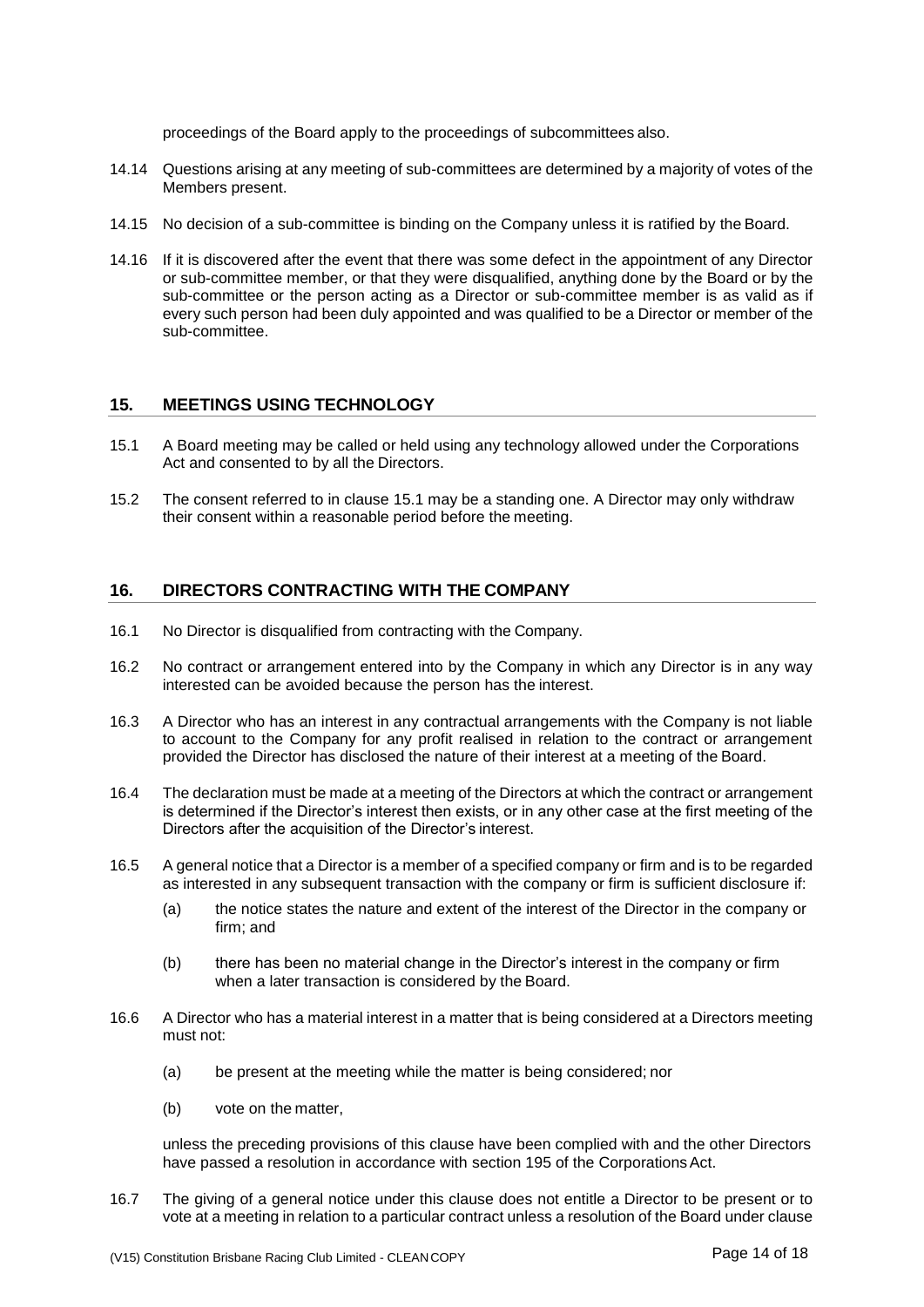[16.7](#page-13-3) has first been passed.

- 16.8 Subject to a Director having complied with this clause, the Director may sign or countersign any contract in which they are interested.
- 16.9 If the Company enters into a contract or arrangement with an entity in which a Director is in any way interested, that contract or arrangement shall be disclosed by way of a note to the accounts of the Company contained in the Company's annual report next published after the entry into the contract or arrangement.

# <span id="page-14-0"></span>**17. COMPANY SECRETARY**

- 17.1 The Secretary of the Company holds office on the terms decided by the Directors and in accordance with the Corporations Act.
- 17.2 Nothing in this Constitution prevents the Board from appointing a Member of the Company as Company Secretary.
- 17.3 The Secretary must cause minutes to be made and entered of:
	- (a) the names of Directors and other persons present at all meetings of the Company and of the Board; and
	- (b) all proceedings at all meetings of the Company and of the Board.
- 17.4 The minutes must be signed by the chairperson of the meeting at which the proceedings were held or by the chairperson of the next succeeding meeting.
- 17.5 The Company Secretary of the Company shall keep on the Company's premises and the club secretary of any licensed club operated on premises owned by the Company shall also keep at such licensed premises a list of reciprocal clubs (as that term is defined under the *Liquor Act 1992* (Qld)).

[Clause 17.5 adopted on 23 October 2019]

#### <span id="page-14-1"></span>**18. ACCOUNTS**

- 18.1 Subject to the Corporations Act, the auditor of the Company is appointed by the Company in general meeting and holds office in accordance with the Corporations Act.
- 18.2 The Board must cause proper accounting and other records to be kept in accordance with the requirements of the Corporations Act and the relevant accounting standards.
- 18.3 The Board of the Company must present to each annual general meeting of the Company:
	- (a) a written report of the Company's operation throughout the year; and
	- (b) an audited statement of the Company's financial position.

[Clause 18 adopted on 23 October 2019]

#### <span id="page-14-2"></span>**19. NOTICES**

<span id="page-14-3"></span>19.1 A Company may give the notice of meeting to a Member of a category entitled to receive notices of meetings eitherby: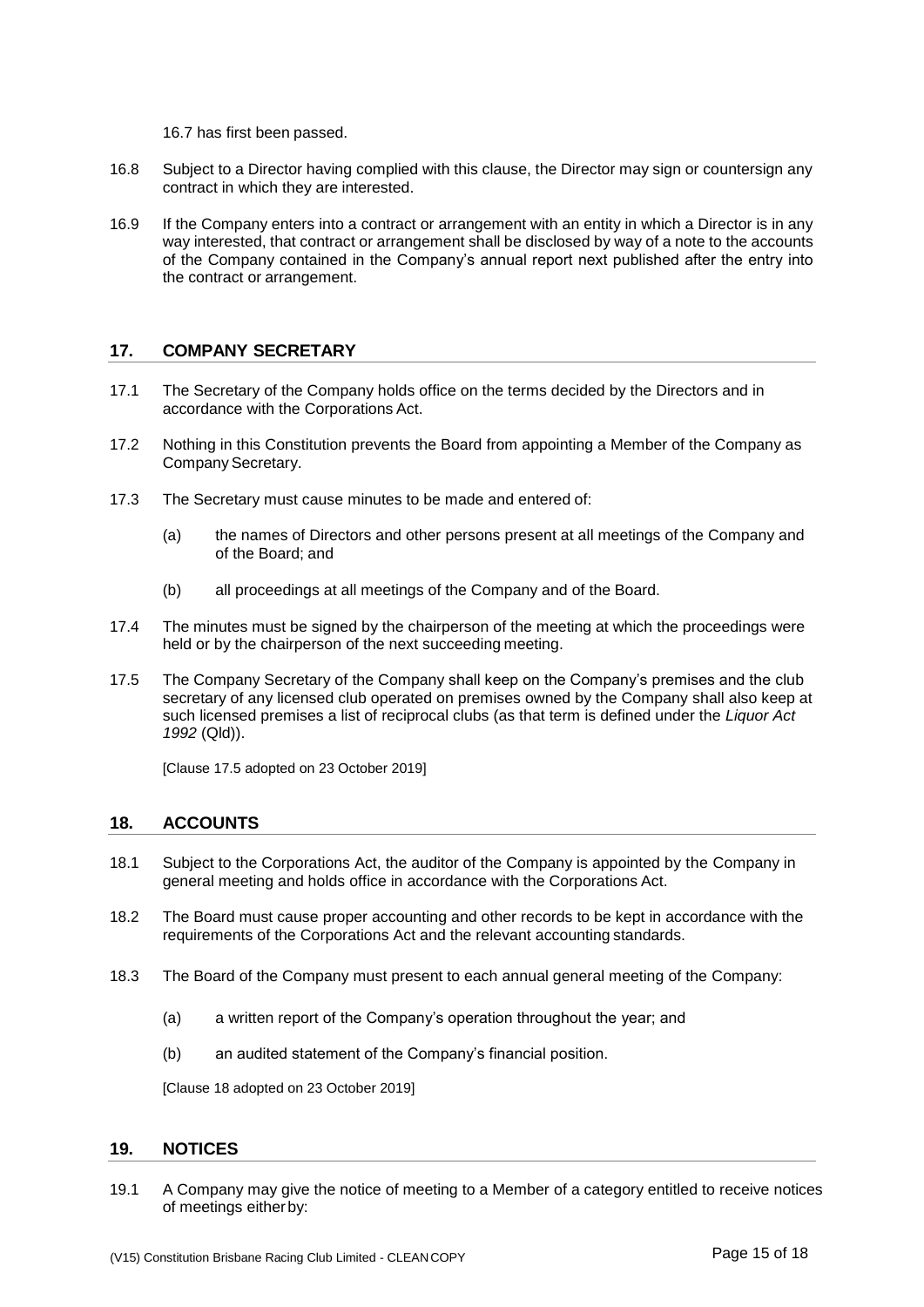- (a) serving it on the Member personally;
- (b) sending it by post to the Member at the address shown in the register of Members or the address supplied by the Member for the giving of notices;
- (c) forwarding it by facsimile transmission at the facsimile number shown in the register of Members (if any) or the facsimile number supplied by the Member for the giving of notices;
- (d) forwarding it by electronic mail to the electronic mail address nominated by the Member for the giving of notices; or
- (e) any other way allowed by the Corporations Act.
- 19.2 A notice of meeting sent by post is taken to be given three days after it is posted.
- 19.3 A notice of meeting sent by facsimile will be deemed to be effected on the date the Company receives a facsimile transmission report confirming receipt of the notice at the facsimile number for the Member referred to in clause [19.1.](#page-14-3)
- 19.4 Where a notice is forwarded by electronic mail, service will be deemed to be effected on the day of the transmission, so long as the sender of the notice does not receive a delivery failure message in respect of the electronic mail.
- 19.5 Notice of every general meeting must be given in any manner authorised by this Constitution to:
	- (a) every Member except those Members who have not supplied to the Company an address for the giving of notices to them; and
	- (b) the auditor or auditors for the time being of the Company.

No other person is entitled to receive notices of general meetings.

# <span id="page-15-0"></span>**20. PERSONAL INFORMATION**

- 20.1 Each Member acknowledges and agrees that, in the performance of its administrative and business functions, the Company will collect certain personal information (as defined in the Privacy Act 1988 (Cth) (**Privacy Act)**) from the Member. The purpose of this collection is to facilitate the Member's participation in the Company, including the processing of the Member's application for membership in the Company; adding the Member's details to the Company's register; complying with the Company's obligations to the Australian Securities and Investments Commission and under the Corporations Act and other legislation relating to the administration of the Company to which the Company is subject; ensuring that the Member is kept informed of the activities of the Company and is able to exercise the Member's rights; and for any purpose ancillary or related to those listed above.
- 20.2 If this personal information is not collected in connection with the purposes identified above, then the Company will be unable to facilitate the Member's participation in the Company and the Member will be unable to exercise its rights in the Company.
- 20.3 In connection with the purposes listed above, the Member's personal information may be disclosed to: the Company, its personnel and related entities and related bodies corporate; the Australian Securities and Investments Commission and other third parties pursuant to the Company's obligations at law; other current and prospective Members, investors or acquirers of the Company; and any third party service providers, contractors or other parties who assist the Company in its internal administrative functions. It is possible that some of the personal information collected by the Company for the above purpose may be disclosed to the Company's service providers, suppliers and Members outside of Australia.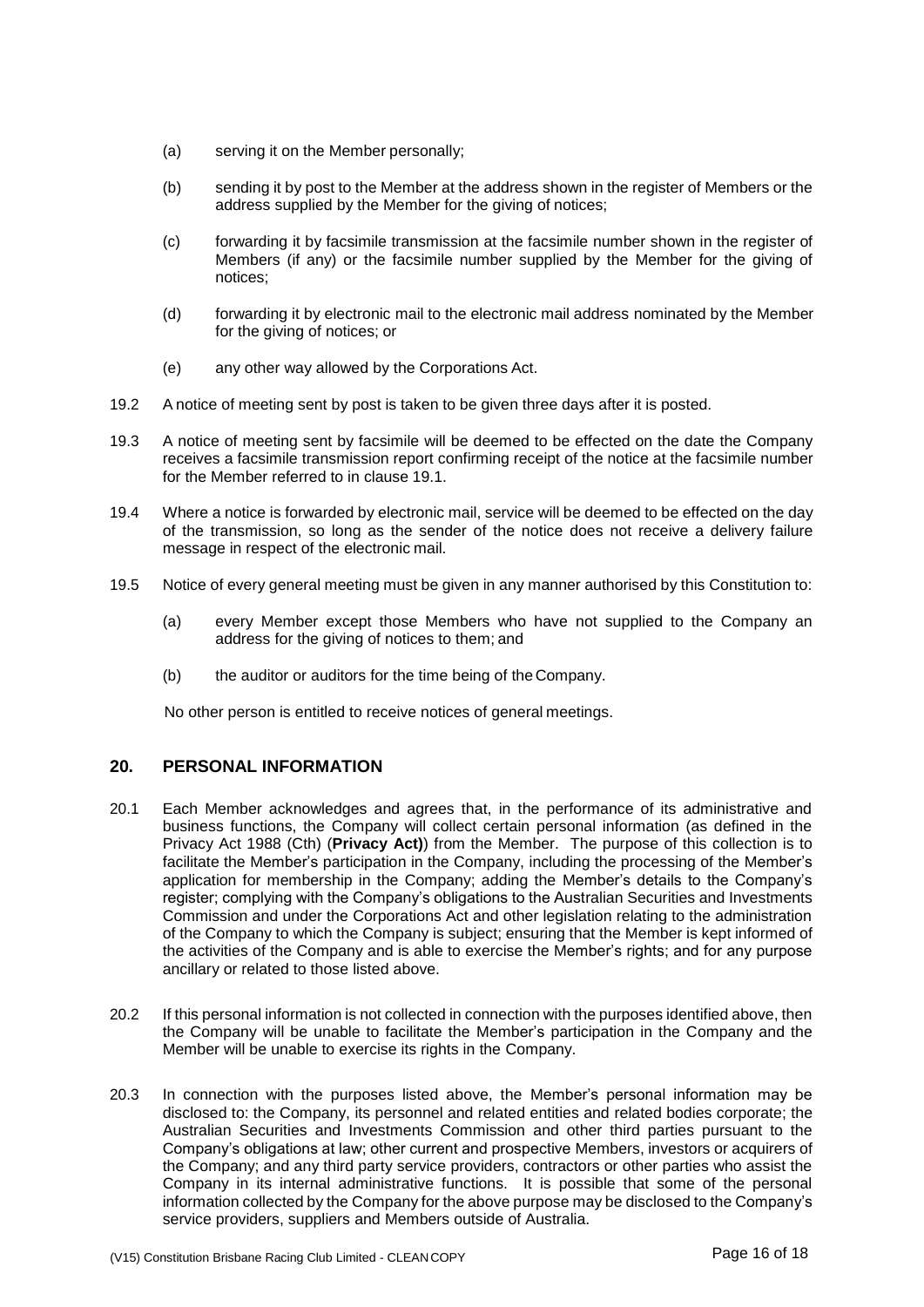- 20.4 By applying to become a Member of the Company, each Member gives voluntary express consent to the Company collecting, using, storing, disclosing and disposing of the Member's personal information in the manner described above.
- 20.5 The Company's privacy policy (available on request) sets out the process as to how Members can access and correct any personal information collected by the Company for the above purposes, as well as to how Members can make a complaint if the Company has breached the Privacy Act in the handling of a Member's personal information.

# <span id="page-16-0"></span>**21. WINDING UP**

21.1 If upon the winding up or dissolution of the Company there remains after satisfaction of its debts and liabilities any property, the same will not be paid to or distributed amongst its Members, but must be given or transferred to such other thoroughbred race club or race clubs in Queensland having objects similar to the objects of the Company and which prohibits the distribution of its or their income and property amongst its or their Members or to such other entity or body which has objects consistent with the objects of the Company and in accordance with the provisions of the *Racing Act 2002* (Qld).

# <span id="page-16-1"></span>**22. INDEMNITY**

22.1 Every Director, Secretary and other officer of the Company is indemnified out of the assets of the Company against any liability incurred by the person acting in their capacity except where the Company is prohibited from indemnifying the person under the provisions of the Corporations Act.

The indemnity may extend to a liability for costs and expenses incurred by a person in defending proceedings, whether civil or criminal, irrespective of their outcome and participating in any inquiry or other investigation where that person is required to or has a need to attend.

- 22.2 The Company may pay premiums in respect of contracts insuring current and past officers of the Company against liabilities incurred by them as officers and liability for costs and expenses incurred in defending proceedings whatever their outcome except in circumstances where the Company is prohibited from doing so under the Corporations Act.
- 22.3 A Director, manager, Secretary or other officer of the Company is not liable for:
	- (a) the act, neglect or default of any other Director or officer;
	- (b) any loss or expenses incurred by the Company through the insufficiency or deficiency of title to any property acquired by order of the Directors for or on behalf of the Company;
	- (c) the insufficiency or deficiency of any security in or upon which any of the moneys of the Company are invested;
	- (d) any loss or damage arising from the bankruptcy, insolvency or tortious act of any person with whom any moneys, securities or effects are deposited or left; or
	- (e) for any other loss or damage which happens in the execution of the duties of his office,

unless the same happens through their own negligence, wilful default, breach of duty or breach of trust.

#### <span id="page-16-2"></span>**23. COPIES OF CONSTITUTION**

23.1 This Constitution will be printed and a copy supplied on request to each Member free of charge.